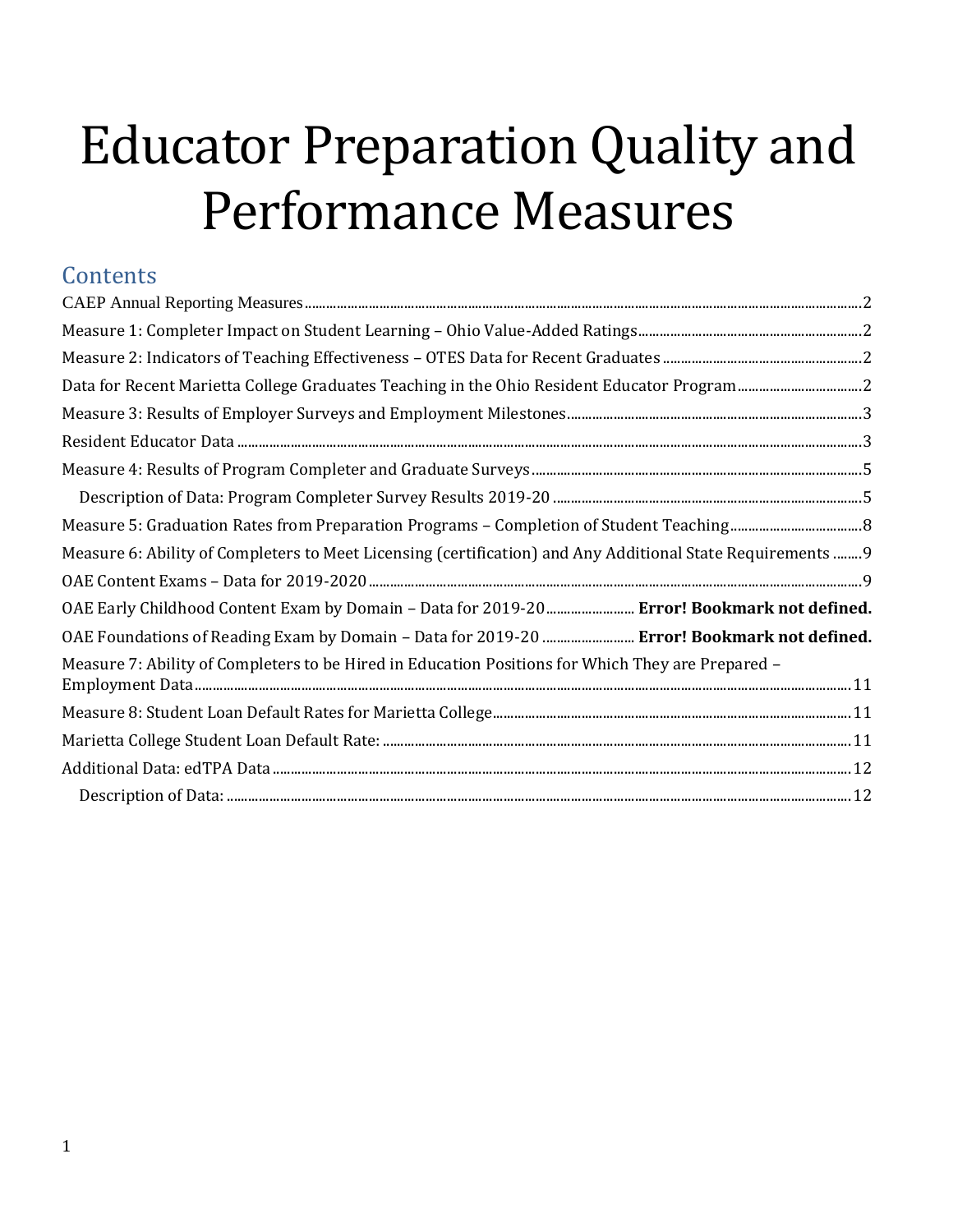## **CAEP Annual Reporting Measures**

<span id="page-1-0"></span>CAEP (Council for the Accreditation of Educator Preparation) has eight annual reporting measures, which are used to provide information to the public on program impact and program outcomes. The CAEP measures with links to supporting evidence for each measure are as follows:

## <span id="page-1-1"></span>**Measure 1: Completer Impact on Student Learning – Ohio Value-Added Ratings**

A component of Ohio's Accountability system, value-added calculations, utilize data from state tested subjects and grades to measure student growth. Data is provided to institutions of higher education by the state for graduates in the Ohio Resident Educator Program who are teaching value-added subjects of reading and mathematics in grades four through eight.

Evaluation data for the 2019-2020 school year will be limited or not available due to Ohio's ordered school-building closure and subsequent emergency legislation addressing the coronavirus pandemic-related issues (House Bill 197 of the 133rd General Assembly).

| 2019 Value Added Data<br>Initial Licensure Effective Years: 2016, 2017, 2018, 2019<br>NOTE: Some teachers have multiple sets of value-added<br>data reported. All data was included |                   |                                        |         |                        |                    |  |  |  |
|-------------------------------------------------------------------------------------------------------------------------------------------------------------------------------------|-------------------|----------------------------------------|---------|------------------------|--------------------|--|--|--|
|                                                                                                                                                                                     |                   | Associated Value-Added Classifications |         |                        |                    |  |  |  |
| <b>Teachers</b><br>with Value-<br><b>Added Data</b><br>Reported                                                                                                                     | Most<br>Effective | Above<br>Average                       | Average | Approaching<br>Average | Least<br>Effective |  |  |  |
| 104                                                                                                                                                                                 | 6%                | $6\%$                                  | 45%     | 24%                    | 19%                |  |  |  |

# <span id="page-1-2"></span>**Measure 2: Indicators of Teaching Effectiveness – OTES Data for Recent Graduates**

The Ohio Teacher Evaluation System (OTES) collects data for all teachers employed in Ohio public schools. Districts use OTES to monitor educator performance and student growth measures.

#### <span id="page-1-3"></span>**Data for Recent Marietta College Graduates Teaching in the Ohio Resident Educator Program**

Note: Identifying data and data on license areas is not provided.

Evaluation data for the 2019-2020 school year will be limited or not available due to Ohio's ordered school-building closure and subsequent emergency legislation addressing the coronavirus pandemic-related issues (House Bill 197 of the 133rd General Assembly). As a result, data for licensed years 2017-2019 are reported.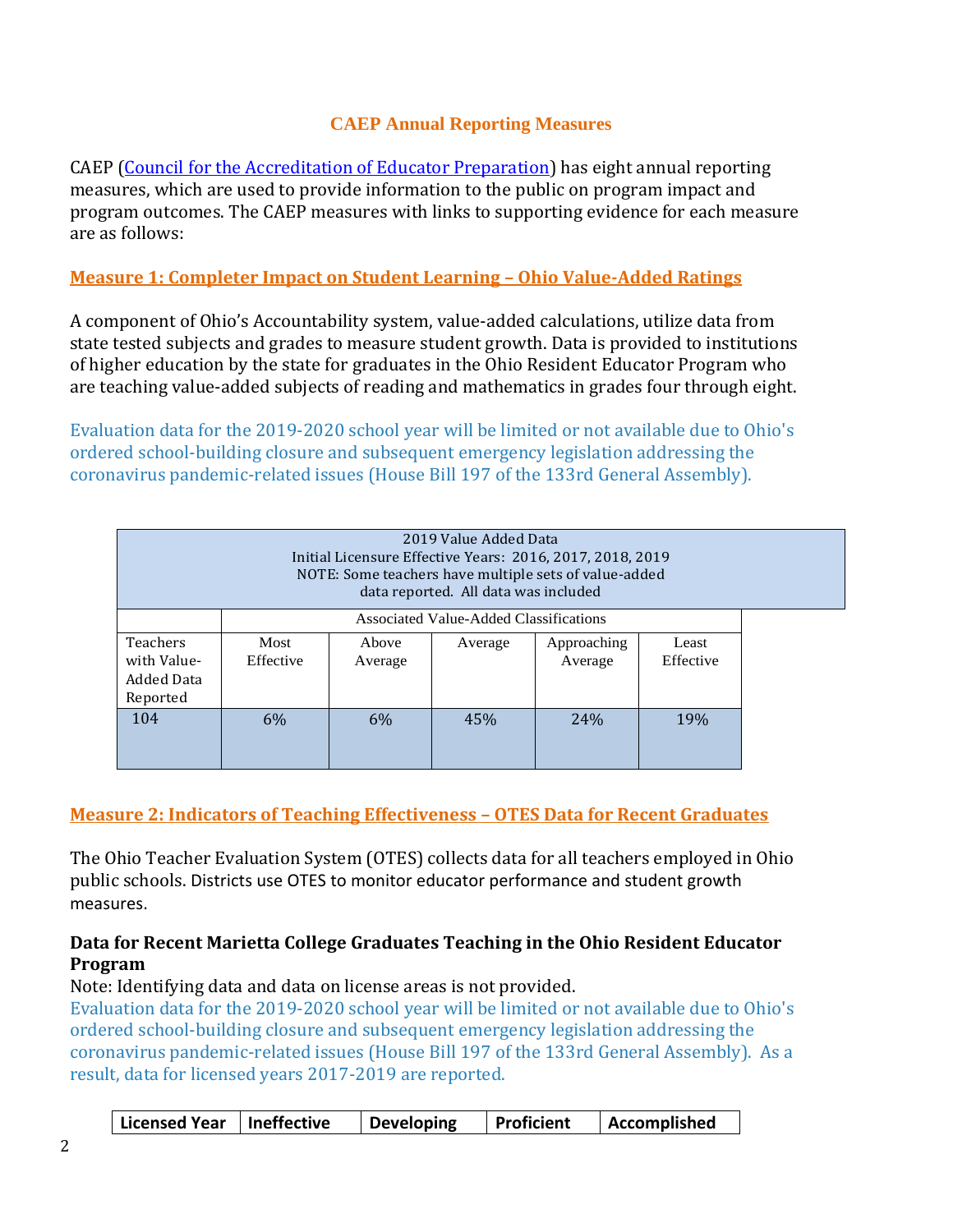| 2017 |               |               |               |               |
|------|---------------|---------------|---------------|---------------|
| 2018 |               |               |               |               |
| 2019 |               |               |               |               |
| 2020 | Not Available | Not Available | Not Available | Not Available |

## <span id="page-2-0"></span>**Measure 3: Results of Employer Surveys and Employment Milestones**

**Employer Survey Data** – a survey of employers' perception of the quality of recent Marietta College graduates (2016-20).

*NOTE: Ohio no longer administers an employer survey, and currently we have no available statewide data for comparison at this time.*

|    | Marietta College prepares its graduates to:                                                                                                | <b>EPP Survey</b><br>Mean<br>$(n=20)$ | <b>Strongly</b><br>Agree | Agree | <b>Disagre</b><br>e | <b>Strongly</b><br><b>Disagree</b> |
|----|--------------------------------------------------------------------------------------------------------------------------------------------|---------------------------------------|--------------------------|-------|---------------------|------------------------------------|
| 1. | Understand student learning and development.                                                                                               | 3.56                                  | 12                       | 8     | $\theta$            | $\Omega$                           |
| 2. | Respect the diversity of the students they teach.                                                                                          | 3.63                                  | 12                       | 8     | $\Omega$            | $\Omega$                           |
| 3. | Know and understand the content area for<br>which they have instructional responsibility.                                                  | 3.75                                  | 15                       | 5     | $\Omega$            | $\mathbf{0}$                       |
| 4. | Understand and use content-specific<br>instructional strategies to effectively teach the<br>central concepts and skills of the discipline. | 3.63                                  | 14                       | 5     | $\mathbf{1}$        | $\mathbf{0}$                       |
| 5. | Be knowledgeable about assessment types, their<br>purposes, and the data they generate.                                                    | 3.56                                  | 11                       | 9     | $\mathbf{0}$        | $\Omega$                           |
| 6. | Analyze data to monitor student progress and<br>learning.                                                                                  | 3.44                                  | 9                        | 11    | $\mathbf{0}$        | $\mathbf{0}$                       |
| 7. | Use data to plan, differentiate, and modify<br>instruction.                                                                                | 3.50                                  | 11                       | 9     | $\mathbf{0}$        | $\Omega$                           |
| 8. | Align their instructional goals and activities with<br>school and district priorities.                                                     | 3.50                                  | 10                       | 10    | $\mathbf{0}$        | $\Omega$                           |
| 9. | Differentiate instruction to support the learning<br>needs of all students.                                                                | 3.44                                  | 9                        | 11    | $\Omega$            | $\mathbf{0}$                       |
|    | 10. Treat students fairly and establish an<br>environment that is respectful, supportive, and<br>caring.                                   | 3.69                                  | 14                       | 6     | $\mathbf{0}$        | $\Omega$                           |
|    | 11. Maintain an environment that is conducive to<br>learning for all students.                                                             | 3.75                                  | 14                       | 6     | $\mathbf{1}$        | $\mathbf{0}$                       |
|    | 12. Communicate clearly and effectively.                                                                                                   | 3.56                                  | 12                       | 8     | $\boldsymbol{0}$    | $\mathbf{0}$                       |
|    | 13. Collaborate effectively with other teachers,<br>administrators, and district staff.                                                    | 3.56                                  | 13                       | 6     | 1                   | $\Omega$                           |
|    | 14. Understand, uphold, and follow professional<br>ethics, policies, and legal codes of professional<br>conduct.                           | 3.56                                  | 14                       | 5     | $\mathbf{1}$        | $\Omega$                           |
|    | 15. Assume responsibility for professional growth.                                                                                         | 3.63                                  | 13                       | 7     | $\bf{0}$            | $\mathbf{0}$                       |

#### <span id="page-2-1"></span>**Resident Educator Data**

#### **OHIO RESIDENT EDUCATOR PROGRAM DATA 2019-20**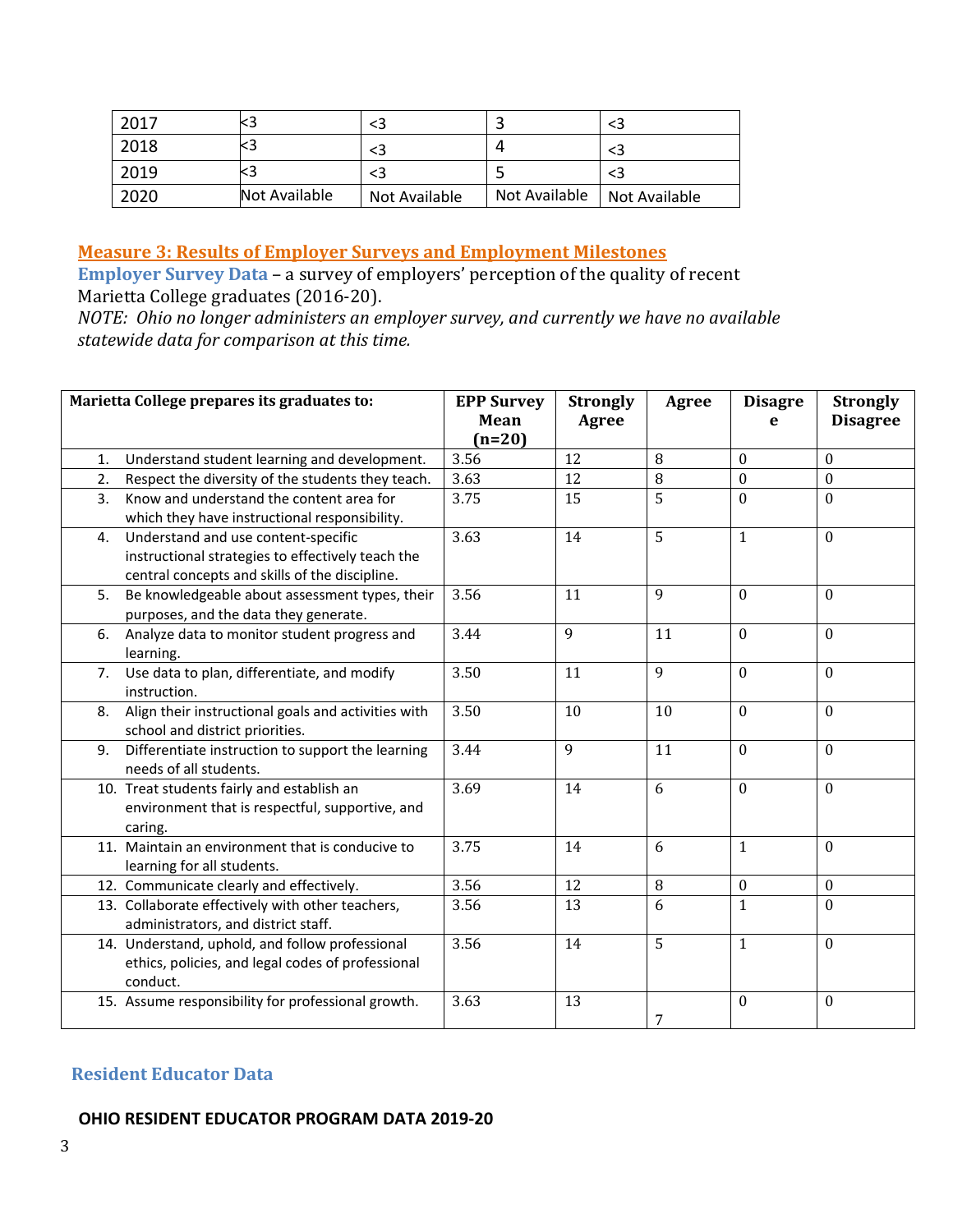| <b>YEAR</b> | <b>YEAR ONE</b> | YEAR TWO | <b>YEAR</b><br><b>THREE</b> | <b>YEAR</b><br><b>FOUR</b> | <b>RESA</b><br><b>PASSED</b>        | <b>RESA NOT</b><br>PASSED          |
|-------------|-----------------|----------|-----------------------------|----------------------------|-------------------------------------|------------------------------------|
| 2019-20     |                 |          |                             |                            | year $2=$<br>$year 3=$<br>year $4=$ | year $2 =$<br>year $3=$<br>year 4= |

# of graduates in Ohio Resident Educator Program Years 1 through 4

The table above indicates the number of graduates completing each year of the Ohio Residency. The final 2 columns indicate the number passing the year 3 or 4 Resident Educator Summative Assessment.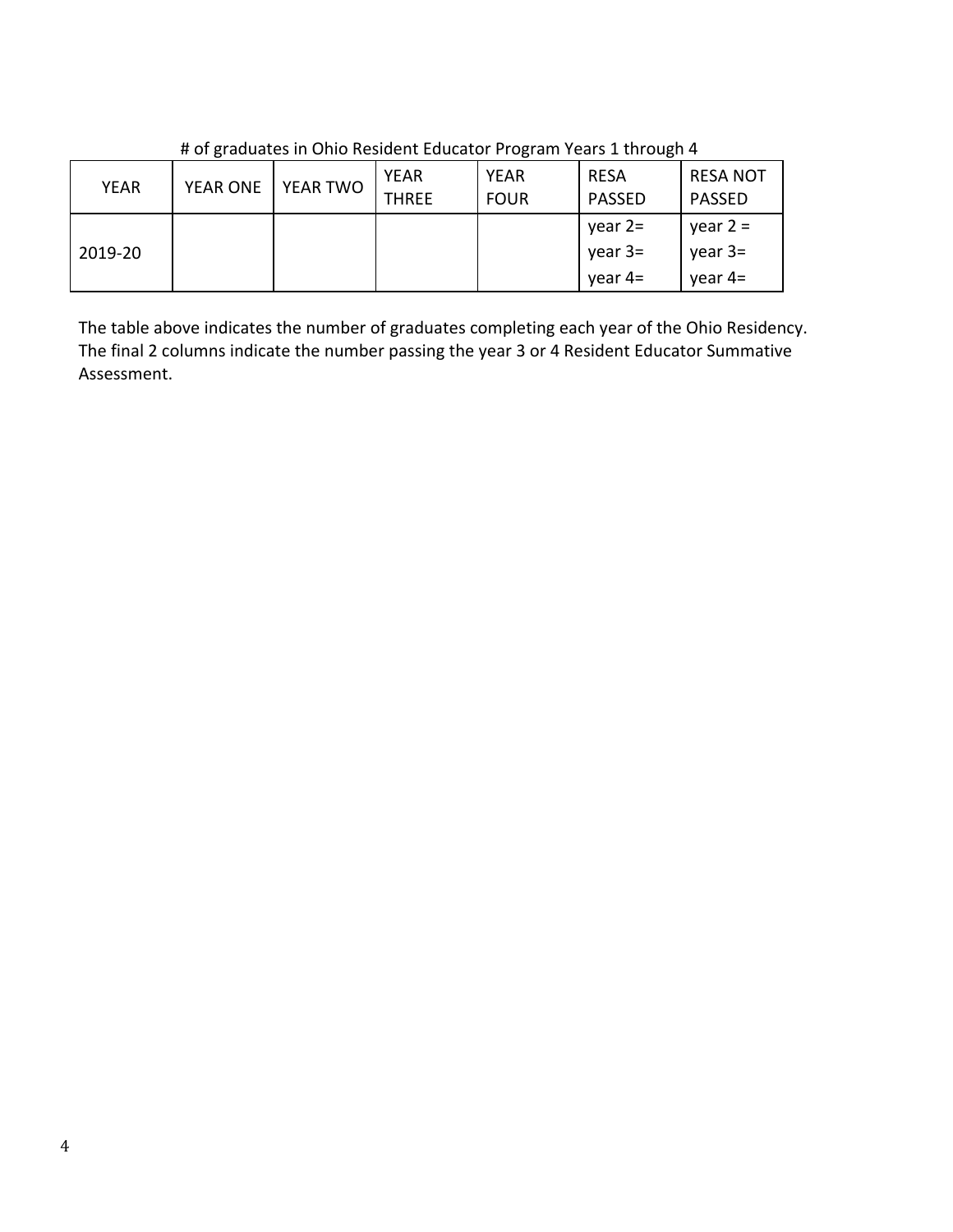#### <span id="page-4-1"></span><span id="page-4-0"></span>**Measure 4: Results of Program Completer and Graduate Surveys**

#### Description of Data: Program Completer Survey Results 2019-20

Due to the COVID-19 pandemic-related issues, including school closures and staff transitions in Ohio during the 2019-2020 school year, the distributions of some surveys were delayed, contributing to lower response rates.

To gather information on student satisfaction with the quality of preparation provided by their educator preparation programs, the Ohio Department of Higher Education administers a survey aligned with the Ohio Standards for the Teaching Profession (OSTP), Ohio licensure requirements, and elements of national accreditation. All Ohio candidates receive an invitation to complete the survey during their professional internship (student teaching). The results of this survey are reflected here. A total of 2,903 respondents completed the survey statewide for a response rate of 68 percent.

#### **Marietta College Survey Response Rate = 100%**

#### **Total Survey Responses =**

#### **No. Question Institution Average (N=10) State Average** 1 My teacher licensure program prepared me with knowledge of research on how students learn. 3.4 3.56 2 My teacher licensure program prepared me to recognize characteristics of gifted students, students with disabilities, and at-risk students in order to plan and deliver appropriate instruction. 3.6 3.38 3 My teacher licensure program prepared me with high levels of knowledge and the academic content I plan to teach. 3.3 3.42 4 My teacher licensure program prepared me to identify instructional strategies appropriate to my content area. 3.6 3.53 5 My teacher licensure program prepared me to understand the importance of linking interdisciplinary experiences. 3.5 3.49 6 My teacher licensure program prepared me to align instructional goals and activities with Ohio's academic content standards, including Ohio's Learning Standards. 3.7 3.69 7 My teacher licensure program prepared me to use assessment data to inform instruction. 3.4 3.52 8 My teacher licensure program prepared me to clearly communicate learning goals to students. 3.3 3.55 9 My teacher licensure program prepared me to apply knowledge of how students learn, to inform instruction. 3.5 3.61 10 My teacher licensure program prepared me to differentiate instruction to support the learning needs of all students, including students identified as gifted, students with disabilities, and at- risk students. 3.7 3.52 11 My teacher licensure program prepared me to identify strategies to increase student motivation and interest in topics of study. 3.3 3.47 12 My teacher licensure program prepared me to create learning situations in which students work independently, collaboratively, and/or a whole class. 3.5 3.66 13 My teacher licensure program prepared me to use strategies for effective classroom management. 3.4 3.38 14 My teacher licensure program prepared me to communicate clearly and effectively. 3.7 3.62

#### **1=Strongly Disagree 2=Disagree 3=Agree 4=Strongly Agree**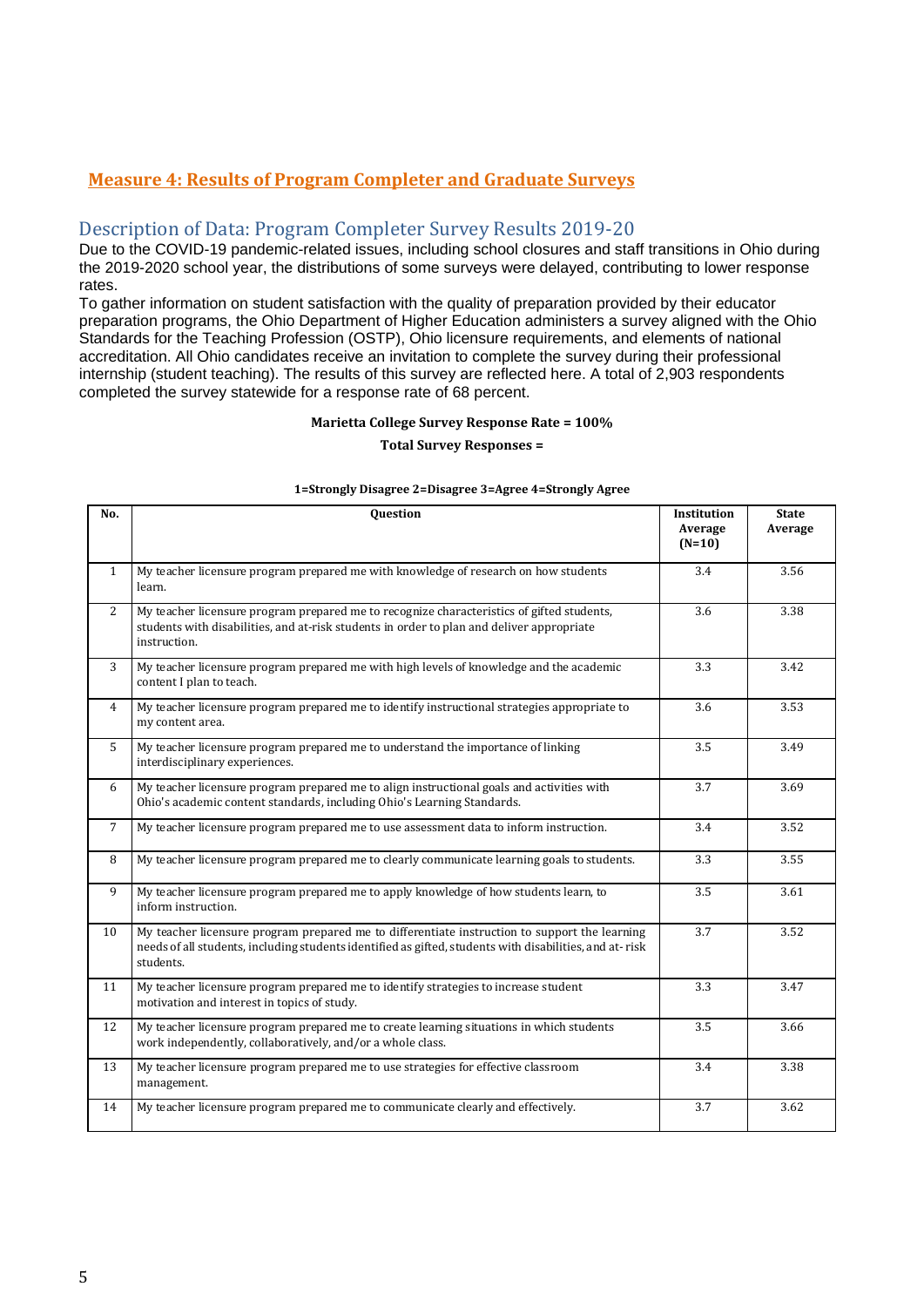| No. | Question                                                                                                                                                                  | Institution<br>Average | <b>State</b><br>Average |
|-----|---------------------------------------------------------------------------------------------------------------------------------------------------------------------------|------------------------|-------------------------|
| 15  | My teacher licensure program prepared me to understand the importance of communication<br>with families and caregivers.                                                   | 3.4                    | 3.61                    |
| 16  | My teacher licensure program prepared me to understand, uphold, and follow professional<br>ethics, policies, and legal codes of professional conduct.                     | 3.6                    | 3.74                    |
| 17  | My teacher licensure program prepared me to use a variety of diagnostic, formative, and<br>summative assessments.                                                         | 3.7                    | 3.60                    |
| 18  | My teacher licensure program prepared me to communicate high expectations for all students.                                                                               | 3.7                    | 3.68                    |
| 19  | My teacher licensure program prepared me to understand students' diverse cultures,<br>language skills, and experiences.                                                   | 3.4                    | 3.58                    |
| 20  | My teacher licensure program prepared me to treat all students fairly and establish an<br>environment that is respectful, supportive, and caring.                         | 3.8                    | 3.78                    |
| 21  | My teacher licensure program prepared me to use technology to enhance teaching and<br>student learning.                                                                   | 3.3                    | 3.49                    |
| 22  | My teacher licensure program prepared me to collaborate with colleagues and members of<br>the community when and where appropriate.                                       | 3.5                    | 3.59                    |
| 23  | My teacher licensure program collected evidence of my performance on multiple measures to<br>monitor my progress.                                                         | 3.4                    | 3.59                    |
| 24  | My teacher licensure program provided me with knowledge of the Ohio Licensure Program<br>standards for my discipline (e.g. NAEYC, CEC, NCTM).                             | 3.0                    | 3.27                    |
| 25  | My teacher licensure program provided me with knowledge of the operation of Ohio schools as<br>delineated in the Ohio Department of Education School Operating Standards. | 3.1                    | 3.16                    |
| 26  | My teacher licensure program provided me with knowledge of the requirements for the<br>Resident Educator License.                                                         | 3.2                    | 3.06                    |
| 27  | My teacher licensure program provided me with knowledge of the Ohio Standards for the<br>Teaching Profession.                                                             | 3.3                    | 3.40                    |
| 28  | My teacher licensure program provided me with knowledge of the Ohio Standards for<br>Professional Development.                                                            | 3.2                    | 3.29                    |
| 29  | My teacher licensure program provided me with knowledge of the Ohio Academic Content<br>Standards, including Ohio's Learning Standards.                                   | 3.6                    | 3.70                    |
| 30  | My teacher licensure program provided me with knowledge of the Value-added Growth<br>Measure as defined by the Ohio State Board of Education.                             | 3.4                    | 2.99                    |
| 31  | My teacher licensure program provided field experiences that supported my development as an<br>effective educator focused on student learning.                            | 3.9                    | 3.73                    |
| 32  | My teacher licensure program provided field experiences in a variety of settings (urban,<br>suburban, and rural).                                                         | 3.4                    | 3.50                    |
| 33  | My teacher licensure program provided student teaching experience(s) that supported my<br>development as an effective educator focused on student learning.               | 3.6                    | 3.73                    |
| 34  | My teacher licensure program provided cooperating teachers who supported me through<br>observation and conferences (face-to-face or via electronic media).                | 3.7                    | 3.73                    |
| 35  | My teacher licensure program provided university supervisors who supported me through<br>observation and conferences (face-to-face or via electronic media).              | 3.6                    | 3.71                    |
| 36  | My teacher licensure program provided opportunities to work with diverse students (including<br>gifted students, students with disabilities, and at-risk students).       | 3.6                    | 3.60                    |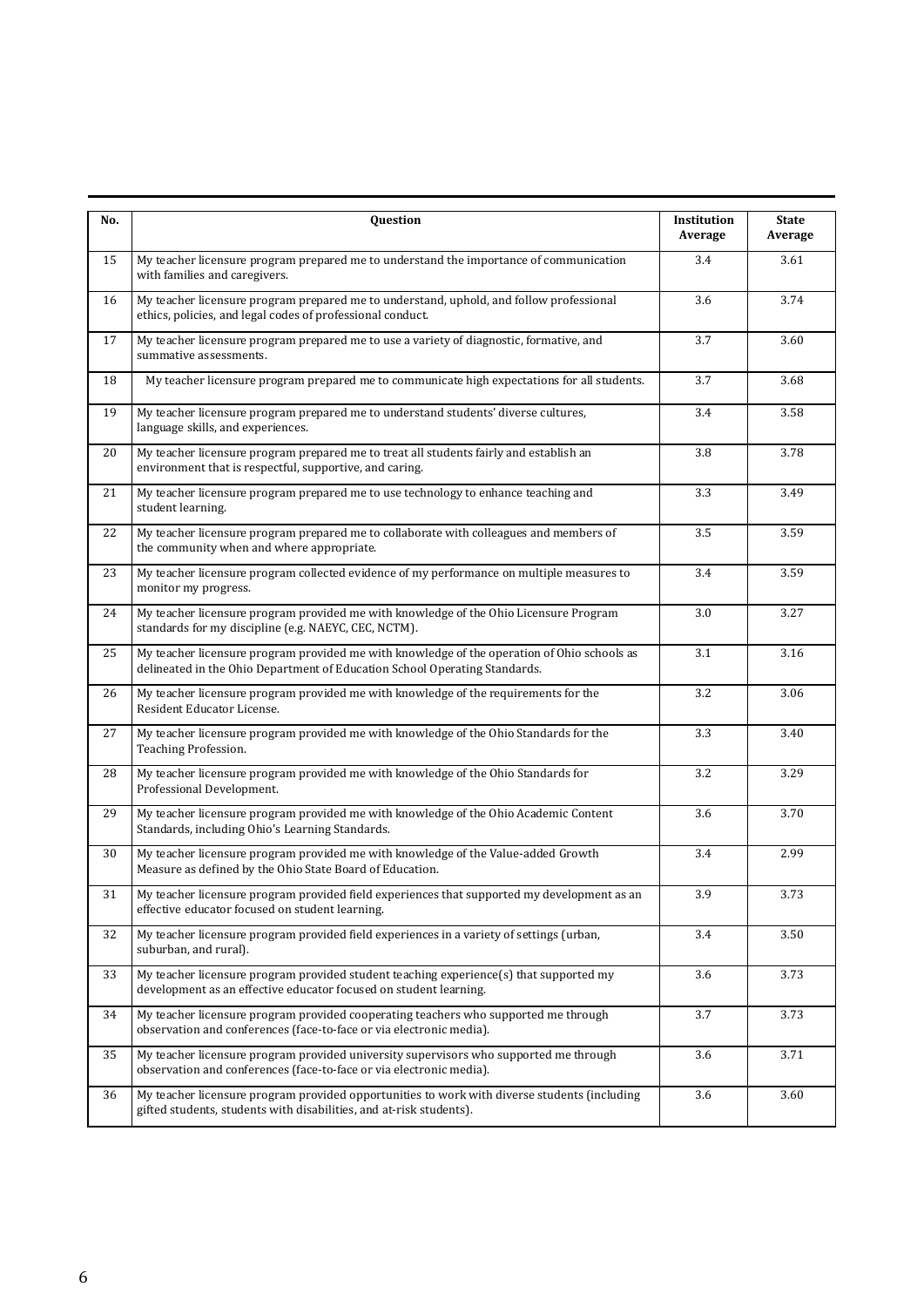| No. | <b>Question</b>                                                                                                                  | <b>Institution</b><br>Average | <b>State</b><br>Average |
|-----|----------------------------------------------------------------------------------------------------------------------------------|-------------------------------|-------------------------|
| 37  | My teacher licensure program provided opportunities to understand students' diverse cultures,<br>languages, and experiences.     | 3.4                           | 3.58                    |
| 38  | My teacher licensure program provided opportunities to work with diverse teachers.                                               | 3.4                           | 3.36                    |
| 39  | My teacher licensure program provided opportunities to interact with diverse faculty.                                            | 3.2                           | 3.40                    |
| 40  | My teacher licensure program provided opportunities to work and study with diverse peers.                                        | 3.2                           | 3.43                    |
| 41  | Overall, the faculty in my teacher licensure program demonstrated in-depth knowledge of their<br>field.                          | 3.7                           | 3.71                    |
| 42  | Overall, the faculty in my teacher licensure program used effective teaching methods that<br>helped promote learning.            | 3.7                           | 3.61                    |
| 43  | Overall, the faculty in my teacher licensure program modeled respect for diverse populations.                                    | 3.6                           | 3.70                    |
| 44  | Overall, the faculty in my teacher licensure program integrated diversity-related subject matter<br>within coursework.           | 3.5                           | 3.62                    |
| 45  | Overall, the faculty in my teacher licensure program used technology to facilitate teaching and<br>learning.                     | 3.7                           | 3.61                    |
| 46  | Overall, the faculty in my teacher licensure program conducted themselves in a professional<br>manner.                           | 3.5                           | 3.71                    |
| 47  | My teacher licensure program provided clearly articulated policies published to facilitate<br>progression to program completion. | 3.4                           | 3.53                    |
| 48  | My teacher licensure program provided opportunities to voice concerns about the program.                                         | 3.3                           | 3.32                    |
| 49  | My teacher licensure program provided advising to facilitate progression to program<br>completion.                               | 3.5                           | 3.54                    |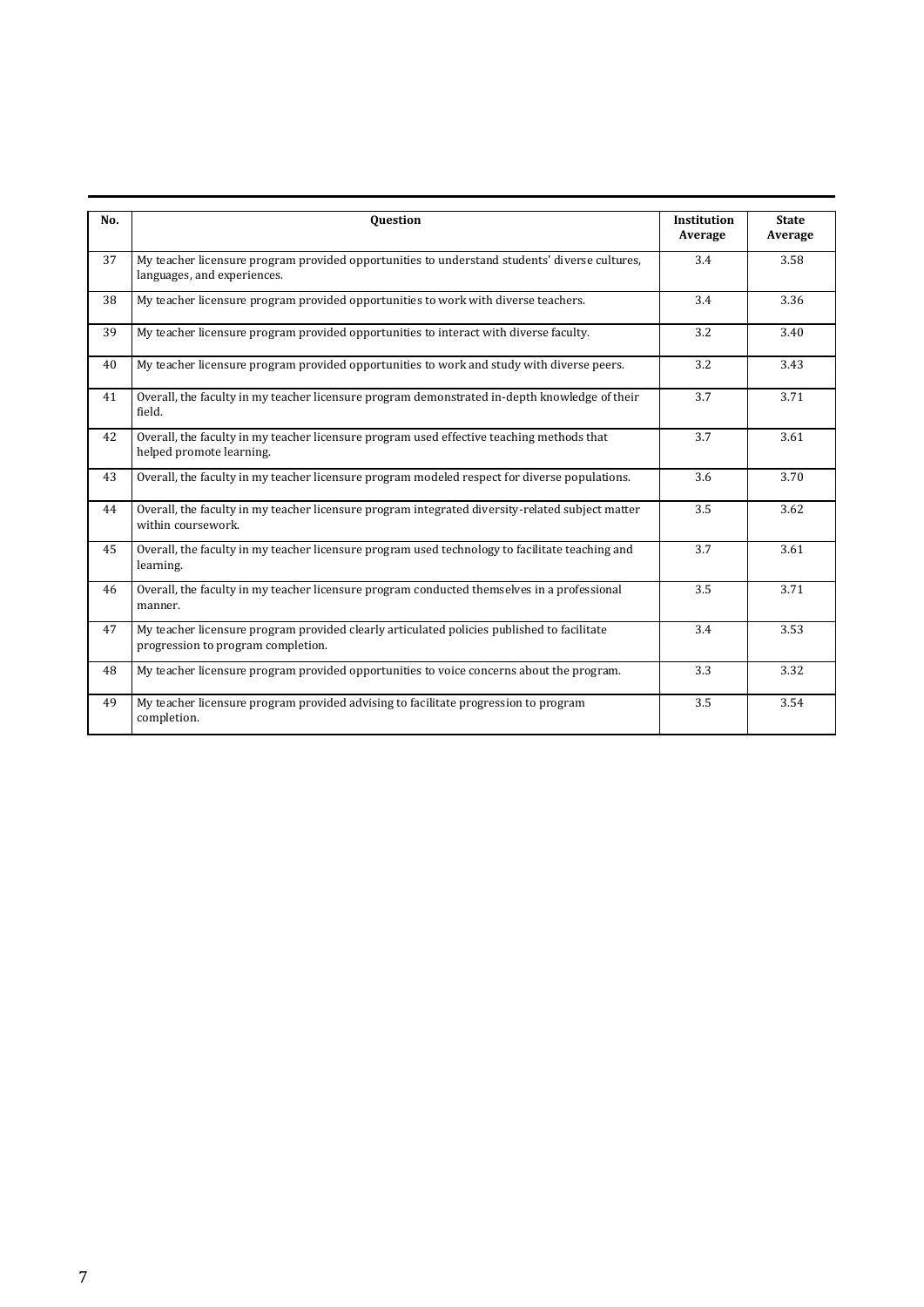#### <span id="page-7-0"></span>**Measure 5: Graduation Rates from Preparation Programs – Completion of Student Teaching**

|         | Number Admitted to Student Teaching | Number Successfully Completing Student<br><b>Teaching</b> |
|---------|-------------------------------------|-----------------------------------------------------------|
| 2019-20 |                                     |                                                           |

*NOTE: 4 of these completers are dually certified in Early Childhood Education and Intervention Specialist/Mild Moderate.*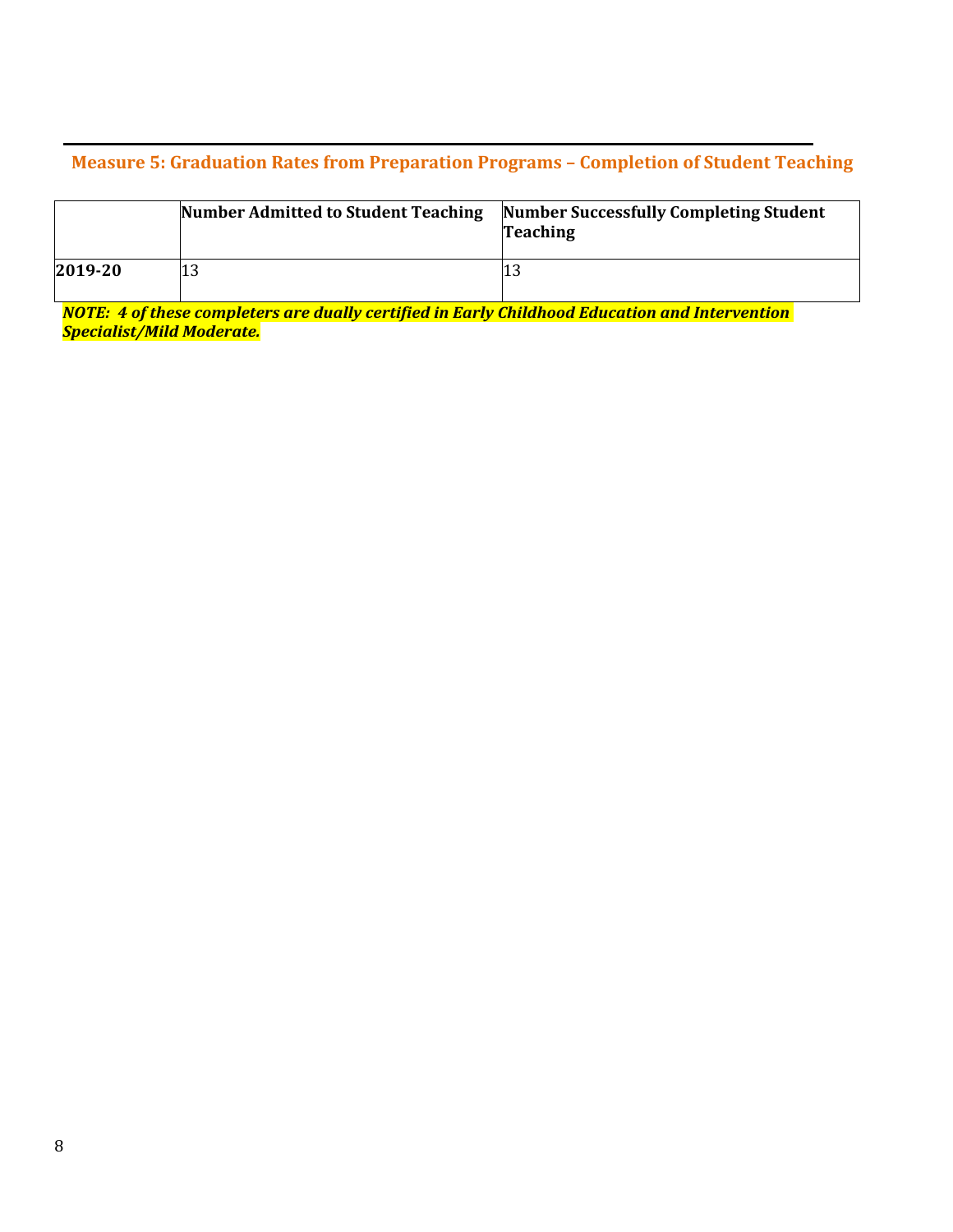#### **Measure 6: Ability of Completers to Meet Licensing (certification) and Any Additional State Requirements**

#### **Teacher Licensure Test Pass Rates: 2019-20**

To qualify for an initial teaching license in Ohio, candidates must successfully pass teacher licensure exams. The Ohio Assessments for Educators (OAE) exams measure professional (pedagogical) knowledge and the subject-specific content area knowledge of candidates. Marietta's education department has constructed its curriculum and clinical experiences to ensure that our teacher candidates excel on these assessments. *Marietta College has a 100% pass rate on teacher licensure exams demonstrating our program completers are prepared to meet licensing and state requirements. The average score for our program completers is typically above the state average on these exams.*

| License Program                               | N (Total                 | $N$ (# of    | Marietta<br>Mean Pass | State            | Marietta Avg<br><b>Scaled Score</b> | State Avg<br><b>Scaled Score</b> |
|-----------------------------------------------|--------------------------|--------------|-----------------------|------------------|-------------------------------------|----------------------------------|
|                                               | number of<br>candidates) | Retakes)     | Rate                  | Mean Pas<br>Rate |                                     |                                  |
| <b>Early Childhood Education</b>              | 5                        | $\mathbf{0}$ | 100%                  | 99%              | 251                                 | 246                              |
| <b>Intervention Specialist, Mild/Moderate</b> | 9                        | $\mathbf 0$  | 100%                  | 97%              | 241                                 | 239                              |
| <b>Middle Childhood Language Arts</b>         | $\boldsymbol{0}$         | $\theta$     | N/A                   | N/A              | N/A                                 | N/A                              |
| <b>Middle Childhood Mathematics</b>           | $\boldsymbol{0}$         | $\theta$     | N/A                   | N/A              | N/A                                 | N/A                              |
| <b>Middle Childhood Science</b>               | $\boldsymbol{0}$         | $\theta$     | N/A                   | N/A              | N/A                                 | N/A                              |
| <b>Middle Childhood Social Studies</b>        | $\theta$                 | $\Omega$     | $N/A$ %               | N/A              | N/A                                 | N/A                              |
| <b>AYA English Language Arts</b>              |                          |              | 100%                  | 97%              | 221                                 | 243                              |
| <b>AYA Mathematics</b>                        | 2                        | $\mathbf{0}$ | 100%                  | 97%              | 256                                 | 227                              |
| <b>AYA Social Studies</b>                     | $\theta$                 | $\mathbf{0}$ | N/A%                  | $N/A$ %          | N/A%                                | N/A%                             |
| <b>AYA Science</b>                            | $\theta$                 | $\mathbf{0}$ | N/A                   | N/A              | N/A                                 | N/A                              |
| Music $(K-12)$                                | $\bf{0}$                 | $\mathbf{0}$ | N/A%                  | $N/A$ %          | $N/A$ %                             | N/A%                             |

#### <span id="page-8-0"></span>**OAE Content Exams – Data for 2019-2020**

<span id="page-8-1"></span>*NOTE: 4 of these completers are dually certified in Early Childhood Education and Intervention Specialist/Mild Moderate.*

## **OAE Foundations of Reading Exam – Data for 2019-20**

| Exam                          | N (Total<br>number of<br>candidates) | $N$ (# of<br>Retakes) | Marietta<br>Mean<br>Total Pass<br>Rate | State Mean<br>Total Pass<br>Rate | Marietta Avg<br>Scaled Score | State Avg<br>Scaled Score |
|-------------------------------|--------------------------------------|-----------------------|----------------------------------------|----------------------------------|------------------------------|---------------------------|
| <b>Foundations of Reading</b> | 10                                   |                       | 100%                                   | 96%                              | 238                          | 244                       |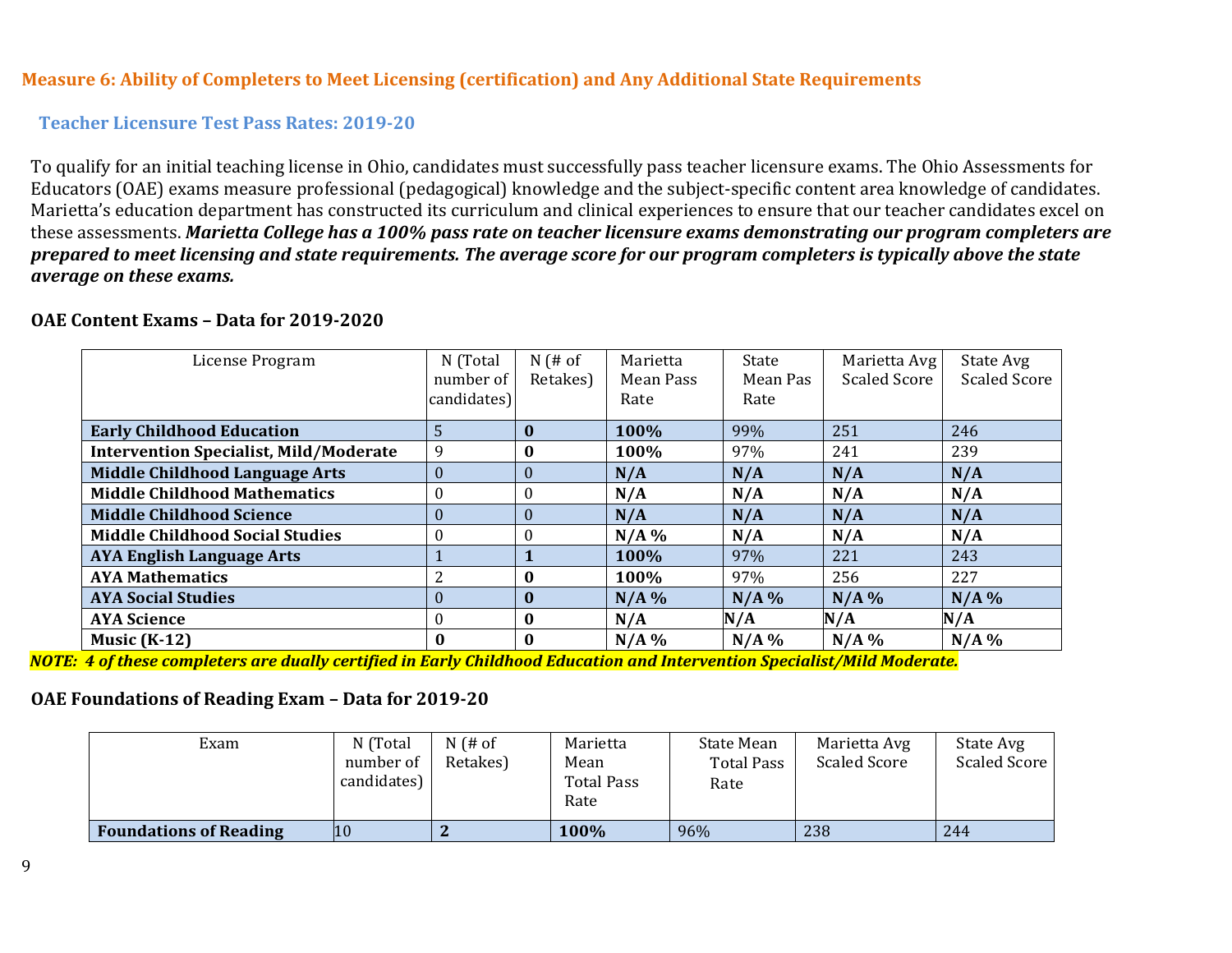# **OAE Assessment of Professional Knowledge – Data for 2019-20**

*NOTE: No data is reported for AYA and Middle Childhood as the number of test takers were too low to have data reported.*

| License Program                     | N (Total<br>Number of<br>Candidates) | $N$ (# of<br>Retakes) | Marietta<br>Mean<br>Pass Rate | State Mean Pass<br>Rate | Marietta Avg<br><b>Scaled Score</b> | State Avg<br><b>Scaled Score</b> |
|-------------------------------------|--------------------------------------|-----------------------|-------------------------------|-------------------------|-------------------------------------|----------------------------------|
| <b>APK: Early Childhood</b>         |                                      |                       | 100%                          | 96%                     | 254                                 | 244                              |
| <b>APK: Middle Childhood</b>        |                                      |                       | 100%                          | 96%                     | N/A                                 | N/A                              |
| <b>APK: Intervention Specialist</b> |                                      |                       | 100%                          | 97%                     | 250                                 | 248                              |
| APK: Adolescent/Young Adult         |                                      |                       | 100%                          | 99%                     | 260                                 | 256                              |
| <b>APK: Music</b>                   |                                      |                       | 100%                          | 98%                     | N/A                                 | N/A                              |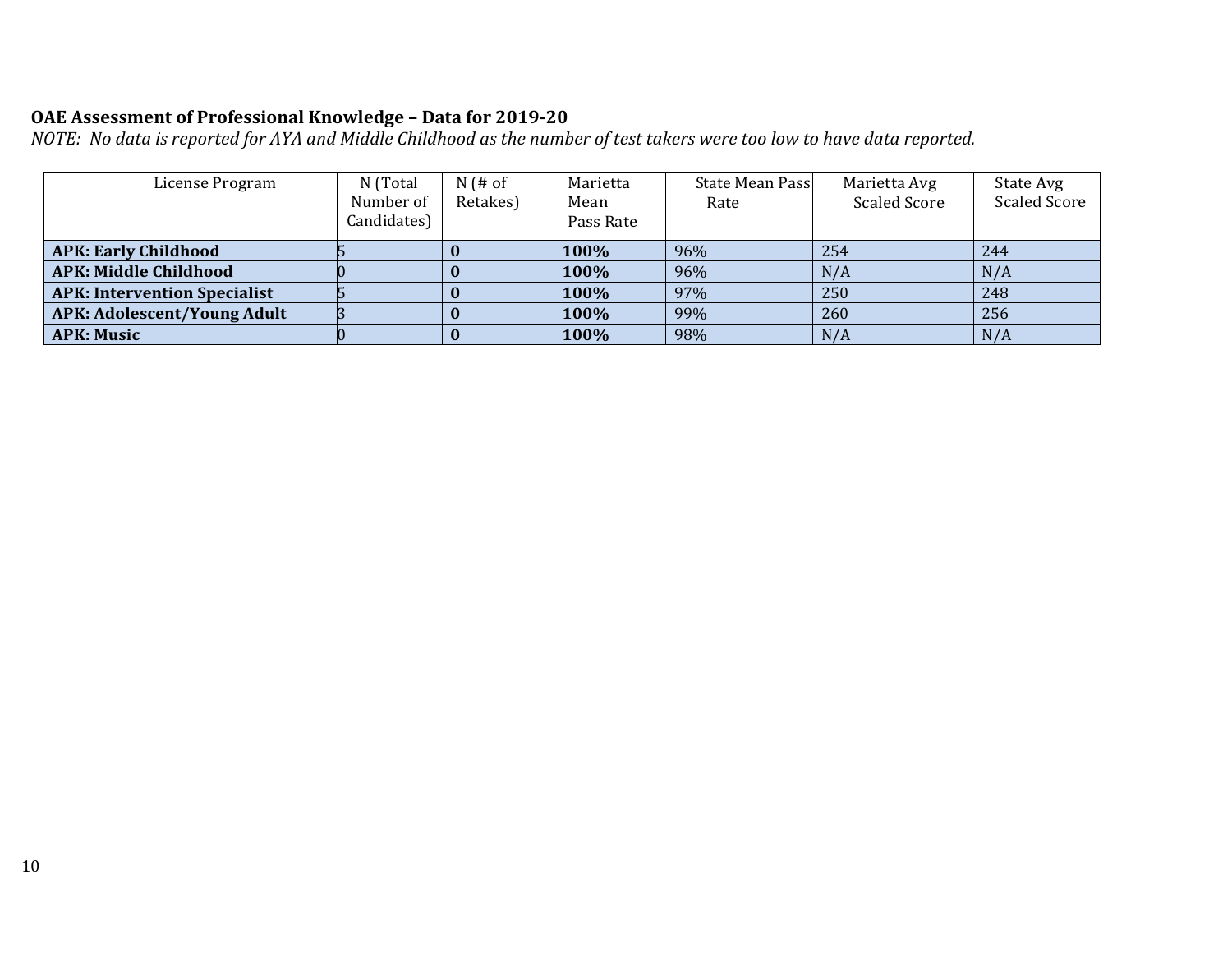# **Title II Report on the Quality of Teacher Preparation**

Title II of the Higher Education Act requires states and teacher preparation institutions to submit annual reports on the quality of teacher preparation. The Title II Report on the Quality of Teacher Education is prepared and submitted annually by the Marietta College Education Department. The federal report contains information from the 50 states and territories. From [this page,](https://title2.ed.gov/Public/Home.aspx) users can access Ohio's current and past state reports, as well as required data from each provider.

# <span id="page-10-0"></span>**Measure 7: Ability of Completers to be Hired in Education Positions for Which They are Prepared – Employment Data**

|           | Number of<br><b>Graduates</b> | <b>Employed in Teaching</b><br>Field | Attending Graduate   Joined Military<br><b>School</b> |  |
|-----------|-------------------------------|--------------------------------------|-------------------------------------------------------|--|
| 2019-2020 | 13                            | 12                                   |                                                       |  |

#### <span id="page-10-1"></span>**Measure 8: Student Loan Default Rates for Marietta College**

**Link to Consumer Information Guide:** <http://www.marietta.edu/consumer-information-guide>

#### <span id="page-10-2"></span>**Marietta College Student Loan Default Rate:**

Currently the student loan default rate at Marietta College is 3.5% as compared to the 10.1% default rate nationally. Source[: https://www.collegefactual.com/colleges/marietta-college/](https://www.collegefactual.com/colleges/marietta-college/)



<https://www.collegefactual.com/colleges/marietta-college/paying-for-college/student-loan-debt/> **(Accessed 4/22/21)**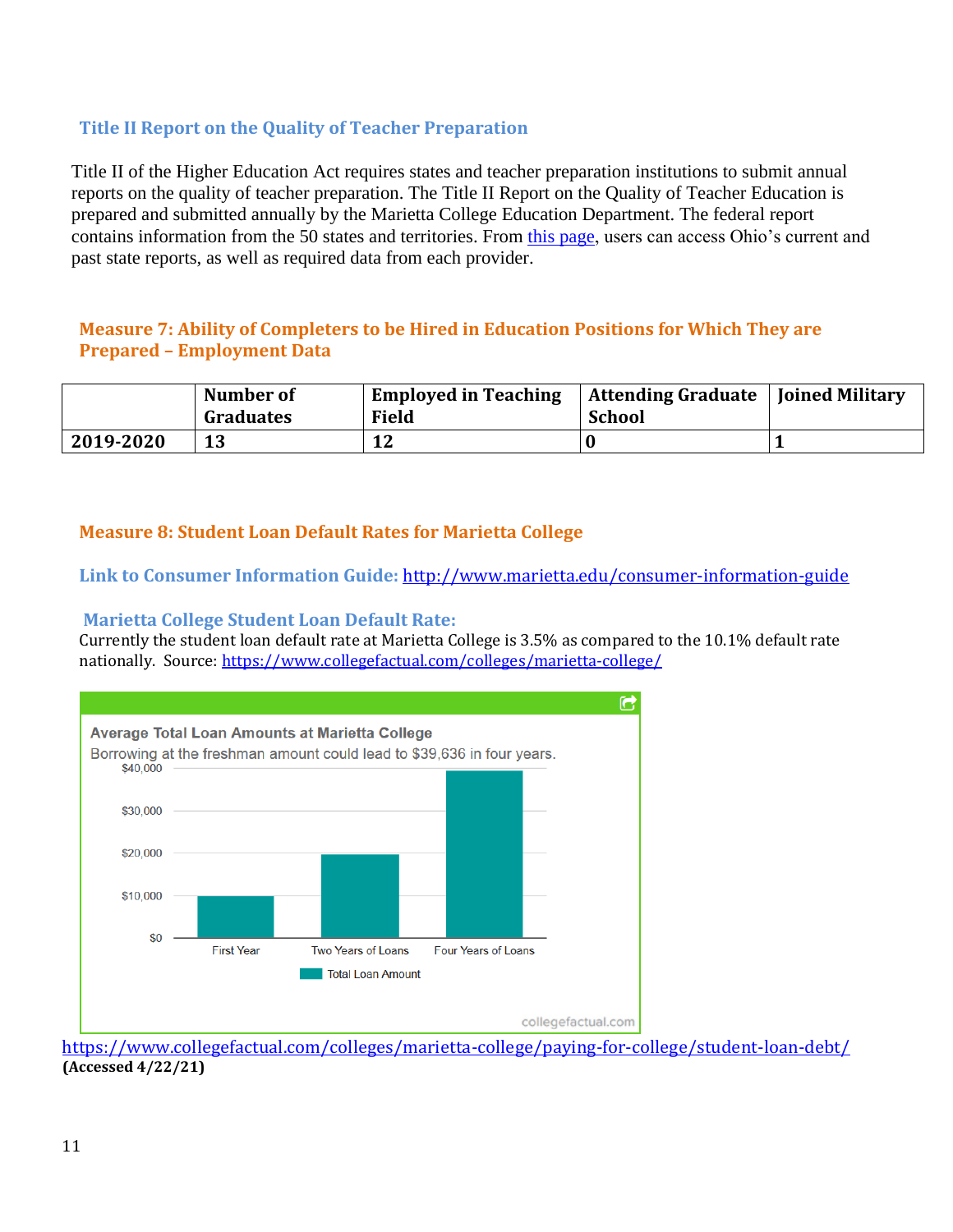# <span id="page-11-0"></span>**Additional Data: edTPA Data**

## <span id="page-11-1"></span>Description of Data:

The Marietta College Education Department engages in programmatic review discussions around a variety of data sources annually. Since 2013, one of those sources of data has been the edTPA, a nationally scored performance assessment of student teaching. The scores can be disaggregated to examine performance across 15 different rubrics that represent best practices that the department can use to determine needed changes in our curriculum. The data can be viewed across programs as noted below, or further disaggregated to individual degree programs.

|                                                                     |                  |                  |                  |                        |                        | FL '19      |                 | Avg                 |
|---------------------------------------------------------------------|------------------|------------------|------------------|------------------------|------------------------|-------------|-----------------|---------------------|
| <b>Rubric Name</b>                                                  | SP '16<br>$N=10$ | SP '17<br>$N=20$ | SP '18<br>$N=14$ | <b>FL '18</b><br>$N=1$ | <b>SP'19</b><br>$N=10$ | $N=2$       | SP' 20<br>$N =$ | by<br><b>Rubric</b> |
| 1. Planning for Content Understandings                              | 3.6              | 3.13             | 2.92             | 3                      | $\overline{3}$         | 2.00        | 2.78            |                     |
| 2. Planning for Various Learning Needs                              | 3.7              | 2.88             | 2.92             | 3                      | 3.33                   | 3.00        | 3.06            |                     |
| 3. Planning: Using Knowledge of Students                            | 3.8              | 3.31             | 2.92             | 3                      | 2.78                   | 3.00        | 3.00            |                     |
| 4. Identifying and Supporting Language<br><b>Demands</b>            | 3.7              | 3                | 3                | 2                      | 2.67                   | 3.00        | 2.83            |                     |
| 5. Planning: Assessments                                            | 3.2              | 3.06             | 3                | 3                      | 2.89                   | 2.5         | 2.89            |                     |
| 6. Learning Environment                                             | 3.3              | 3                | 3                | 3                      | $\overline{3}$         | 3.00        | 3.00            |                     |
| 7. Engaging Learners                                                | 3.5              | 2.94             | 2.85             | 3                      | 3.22                   | 2.50        | 3.00            |                     |
| 8. Deepening Learning                                               | 3.3              | 2.89             | 2.77             | 3                      | 2.67                   | 2.50        | 2.89            |                     |
| 9. Subject-specific Pedagogy                                        | 3                | 2.89             | 2.64             | 3                      | 2.78                   | 2.50        | 2.94            |                     |
| 10. Analyzing Teaching Effectiveness                                | 3.1              | 2.75             | 3.07             | 3                      | 3.11                   | 3.00        | 2.78            |                     |
| 11. Analysis of Student Learning                                    | 3.5              | 3.13             | 3.64             | 3                      | 2.78                   | 1.50        | 2.78            |                     |
| 12. Providing Feedback                                              | 3                | 3.13             | 4.07             | 4                      | 3.28                   | 2.50        | 3.78            |                     |
| 13. Student Use of Feedback                                         | 3                | 2.69             | 3.64             | 3                      | 2.61                   | 2.50        | 3.06            | 2.99                |
| 14. Analyzing Students' Language Use and<br><b>Content Learning</b> | 3.3              | 2.75             | 3.79             | 3                      | 2.89                   | 3.00        | 2.78            | 3.15                |
| 15. Use of Assessment to Inform Instruction                         | 3.3              | 2.88             | 3.86             | 3                      | 3.44                   | 2.50        | 2.89            | 3.30                |
| <b>Average Rubric Score</b>                                         | 3.35             | 2.96             | 3.21             | 3                      | 2.96                   | 2.60        | 2.96            | 3.10                |
| <b>Mean Composite Score</b>                                         | 49.90            | 44.38            | 43.54            | 45.00                  | 44.30                  | 39.00       | 44.56           | 45.71               |
| <b>Range Composite Scores</b>                                       | 43-59            | 33-55            | 35-50            | N/A                    | 36-52                  | $34-$<br>44 | $39 -$<br>48    | 33-59               |

#### **edTPA Performance Data Spring 2016 through Spring 2020**

# **Marietta College edTPA Summary Data vs. National Summary Data**

| edTPA Marietta College Averages              |       |  | edTPA National Averages                      |
|----------------------------------------------|-------|--|----------------------------------------------|
| <b>Planning Task Average Score</b>           | 15.36 |  | <b>Planning Task Average Score</b>           |
| <b>Planning Task Average Rubric Score</b>    | 3.07  |  | <b>Planning Task Average Rubric Score</b>    |
| <b>Instruction Task Average Score</b>        | 14.96 |  | <b>Instruction Task Average Score</b>        |
| <b>Instruction Task Average Rubric Score</b> | 2.99  |  | <b>Instruction Task Average Rubric Score</b> |

| edTPA Marietta College Averages              |       |  | edTPA National Averages                      |       |  |
|----------------------------------------------|-------|--|----------------------------------------------|-------|--|
| <b>Planning Task Average Score</b>           | 15.36 |  | <b>Planning Task Average Score</b>           | 15.00 |  |
| <b>Planning Task Average Rubric Score</b>    | 3.07  |  | <b>Planning Task Average Rubric Score</b>    | 3.02  |  |
| <b>Instruction Task Average Score</b>        | 14.96 |  | <b>Instruction Task Average Score</b>        | 14.50 |  |
| <b>Instruction Task Average Rubric Score</b> | 2.99  |  | <b>Instruction Task Average Rubric Score</b> | 2.90  |  |